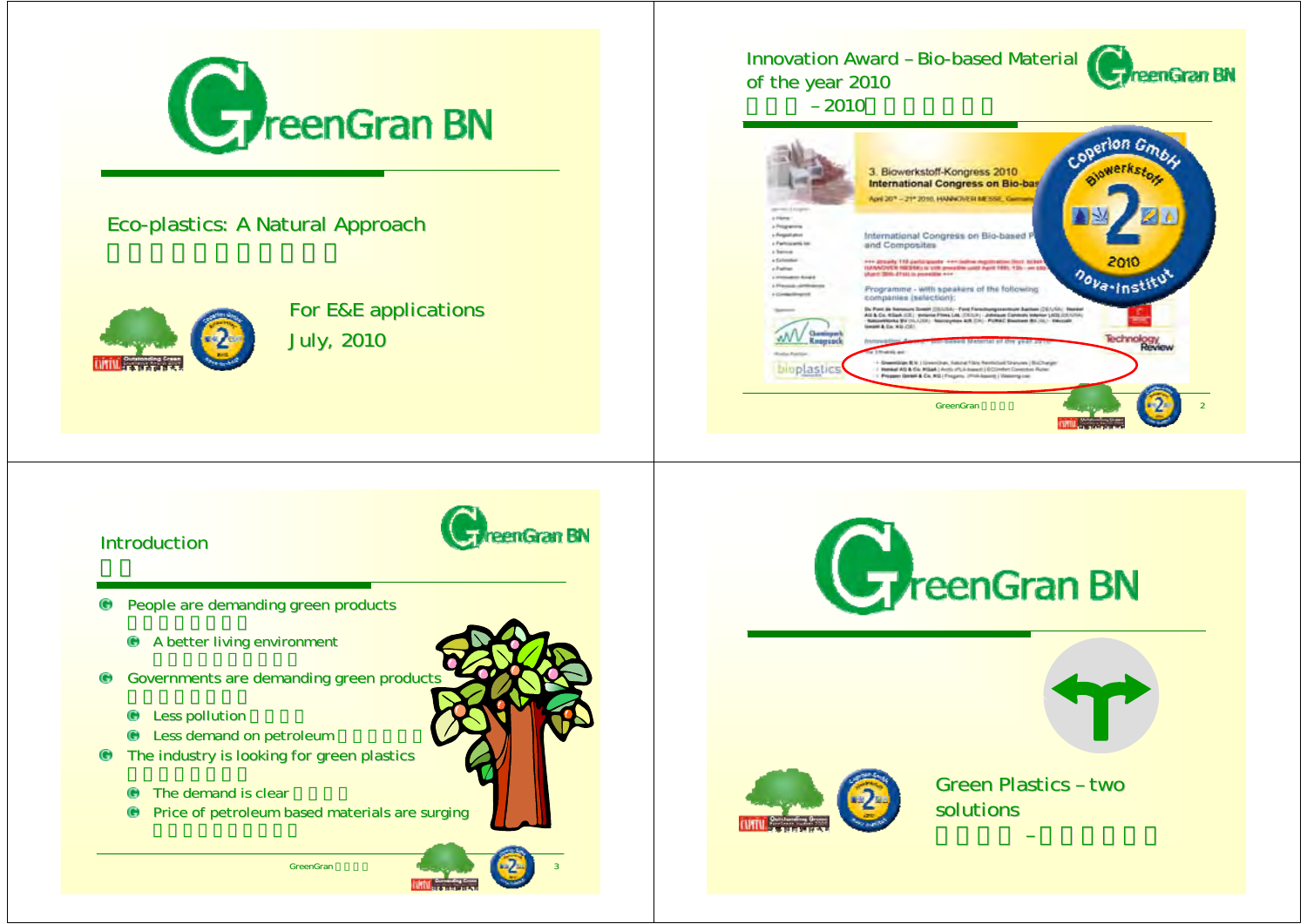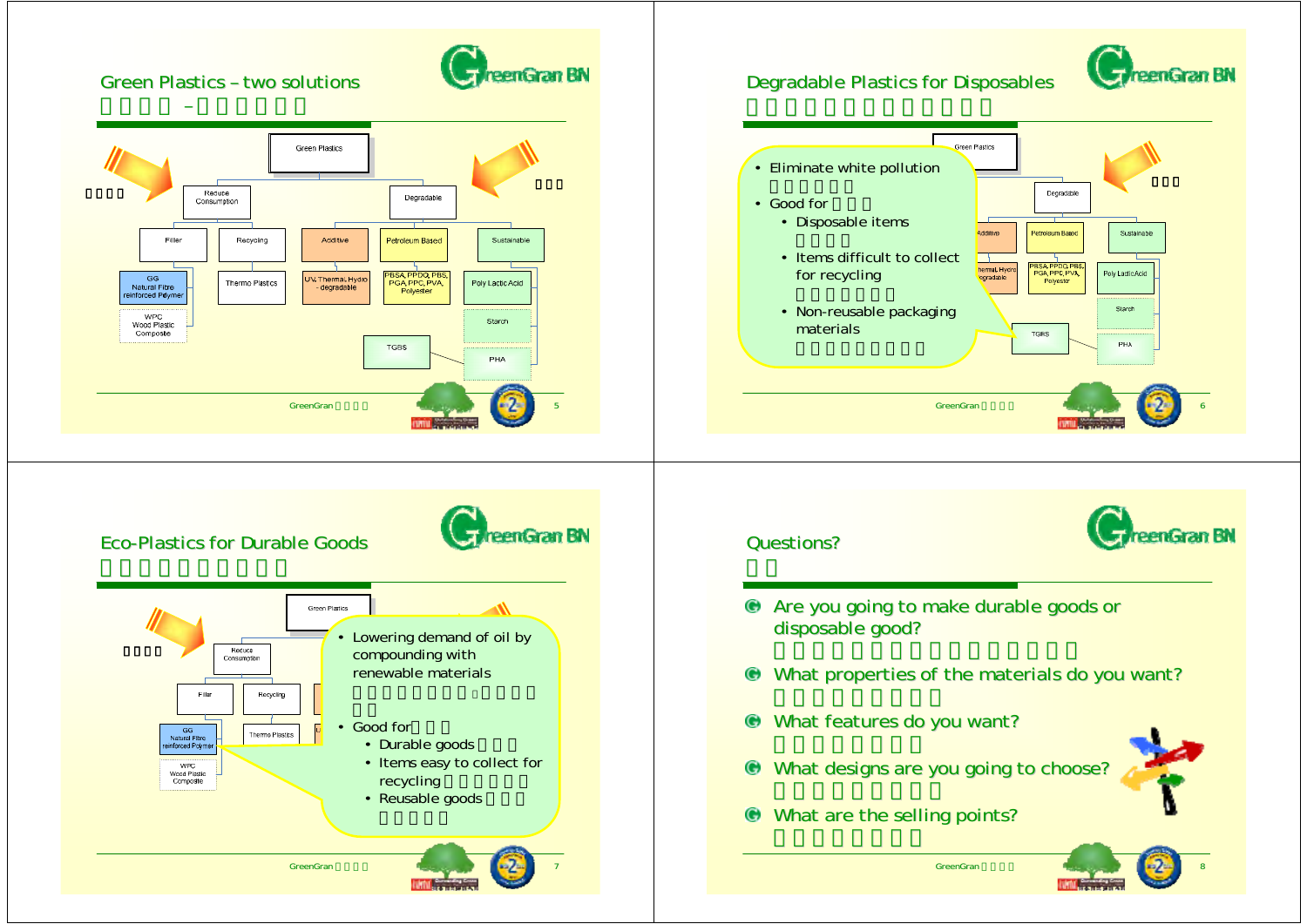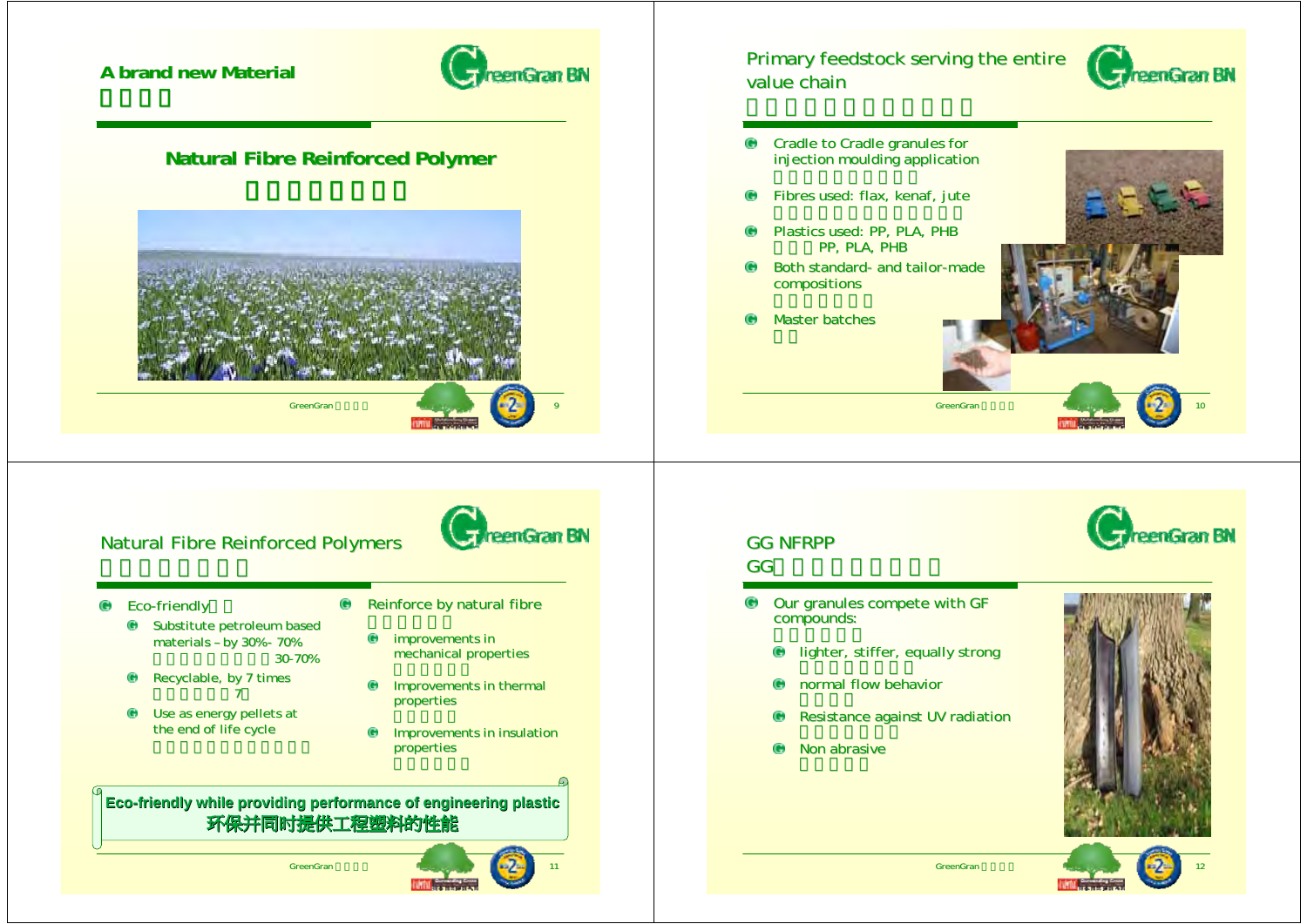



|                                                        | <b>Virgin PP</b> | <b>PC/ABS</b>  | <b>GFR PP</b><br>composite | <b>GG F022J</b><br>FR-VO | <b>GG N026J</b><br><b>NFRPP</b> |
|--------------------------------------------------------|------------------|----------------|----------------------------|--------------------------|---------------------------------|
| <b>Fibre content</b><br>$[wt. \%]$                     | $\mathbf 0$      | $\overline{0}$ | 20                         | 30                       | 50                              |
| Density<br>$\left[\frac{\text{kg}}{\text{m}^3}\right]$ | 905              | 1,120          | 1,220                      | 1,250                    | 1,110                           |
| <b>Flexural modulus</b><br>[MPa]                       | 1,300            | 2,200          | 3,420                      | 5,300                    | 4,200                           |
| Flexural<br>strength[MPa]                              | 45               | 82             | 109                        | 85                       | 82                              |
| <b>Tensile</b><br>modulus[MPa]                         | 1,670            | 2,200          | 3,650                      | 5,800                    | 5,400                           |
| <b>Tensile</b><br>strength[MPa]                        | 35               | 52             | 61                         | 59                       | 62                              |
| <b>Tensile</b><br>elongation[%]                        | 600              | 80             | 2.5                        | 2.6                      | 2.3                             |
| Impact<br>strength[kJ/m <sup>2</sup> ],<br>unnotched   | <b>NB</b>        | <b>NB</b>      | 42                         | 19                       | 21                              |
|                                                        |                  | utunuan        |                            | <b>Contract Contract</b> |                                 |

# eenGran BN UL94 Test Test according to UL94 UL94 **CG F023H** 40% Nature Fibre (Hemp) 40%Flame Retardant Halogen, aluminum, Halogen, magnesium freeGreenGran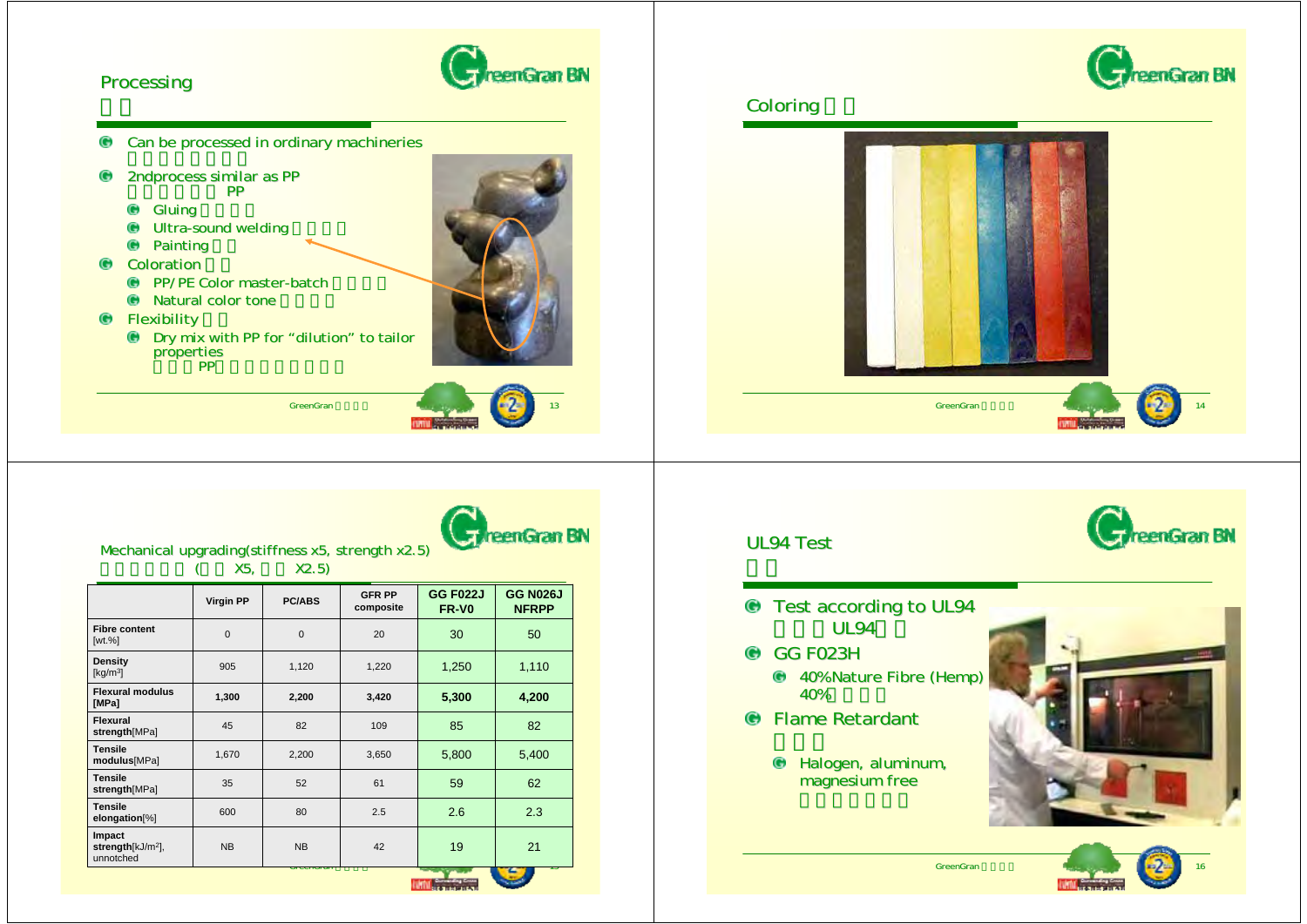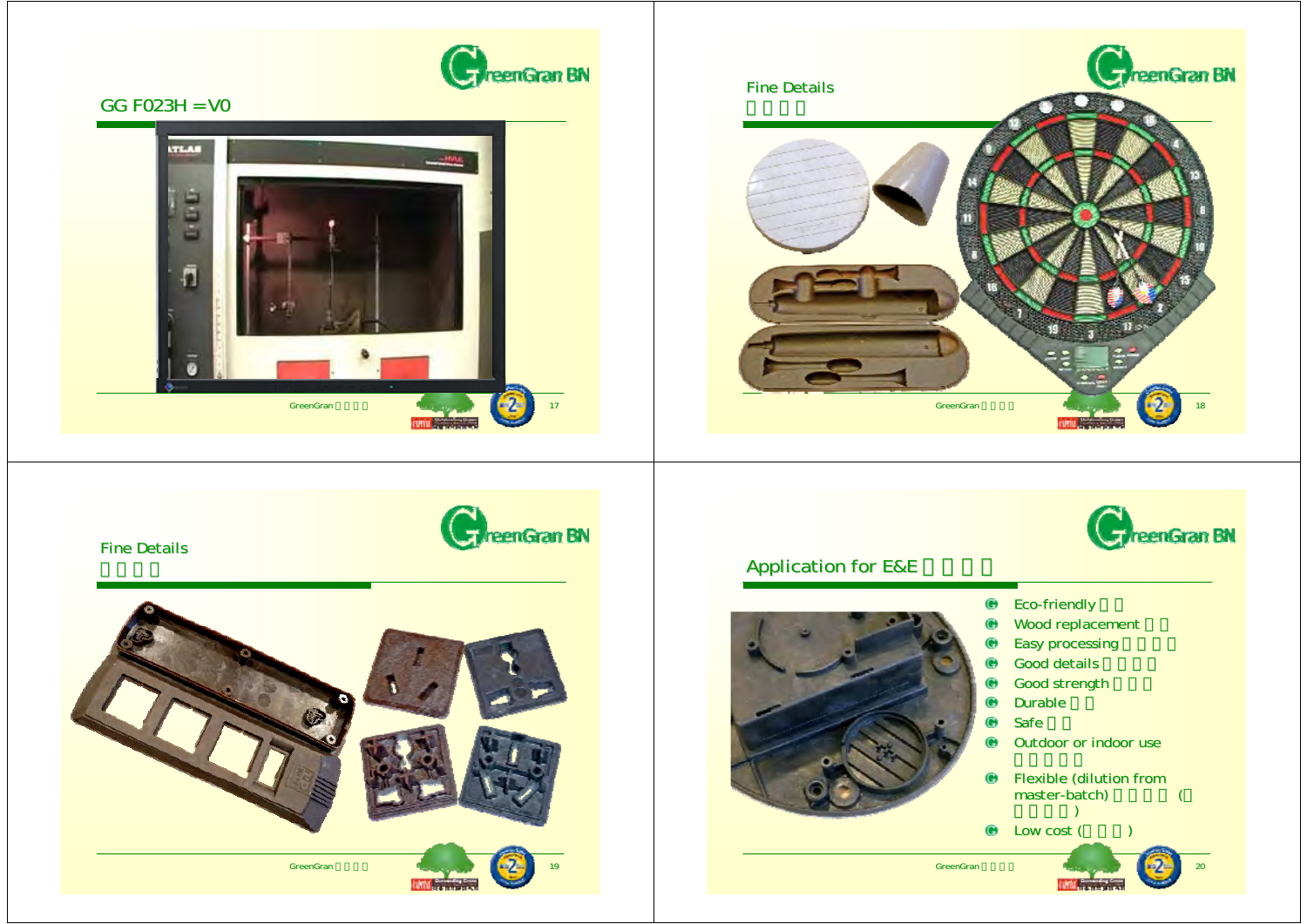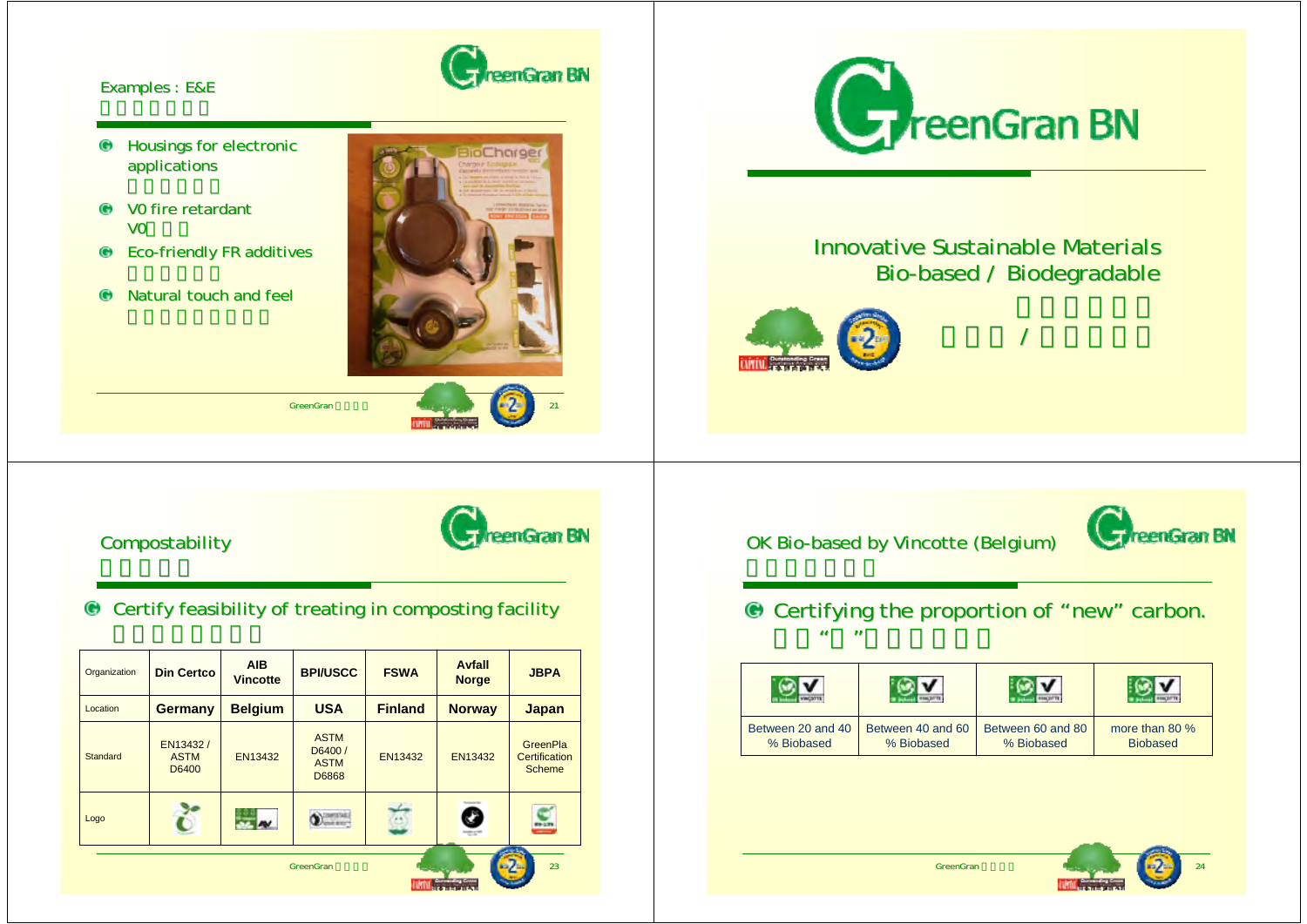Bio-degradable Materials - are they all the same?

–



|                 | <b>Nature</b>                              | Production                             | <b>Raw Materials</b> |  |
|-----------------|--------------------------------------------|----------------------------------------|----------------------|--|
| <b>GG P021J</b> |                                            | Agro-fibre + PLA<br>compounding        | Nat. Fibre $+$ PLA   |  |
| <b>PHA</b>      | <b>Bio-based</b>                           | Fermentation                           | Sugar / Starch       |  |
| <b>PLA</b>      | <b>Only renewable</b><br>carbon source     | <b>Fermentation &amp;</b><br>synthesis | <b>Starch</b>        |  |
| <b>Starch</b>   |                                            | Plasticising                           | <b>Starch</b>        |  |
| <b>CA</b>       | Bio-based source with fossil<br>components | Extraction /<br>synthesis              | Wood / Chemical      |  |
| <b>PBAT</b>     | Oil based                                  | <b>Synthesis</b>                       | <b>Fossil based</b>  |  |
| <b>PBS</b>      |                                            | <b>Synthesis</b>                       | <b>Fossil based</b>  |  |

?





## Natural Fibre Reinforced PLA: GG P021J - Advantages



| Source                | Renewable        | Agro-fibre + PLA (100% bio-based)<br>$+$        |  |
|-----------------------|------------------|-------------------------------------------------|--|
| Mechanical            | Good             | Stiffness + good impact strength                |  |
| <b>Thermal</b>        | Good             | HDT higher than PLA<br><b>HDT</b><br><b>PLA</b> |  |
| <b>Processability</b> | <b>Excellent</b> | processable in existing production machines     |  |
|                       |                  | Easy to handle                                  |  |
| <b>Durability</b>     | Good             | No degradation during usage                     |  |
| Bio-degradability     | Good             | <b>Fully bio-degradable</b>                     |  |
| <b>Green Aspect</b>   | Good             | Zero carbon emission.                           |  |
|                       |                  |                                                 |  |

GreenGran

### Bio-degradable Materials - are they reenGran BN all the same?

–

| <b>GG P021J</b>  | <b>PHA</b>       | modified<br>starch | <b>PLA</b>        | <b>Synthetics</b> |
|------------------|------------------|--------------------|-------------------|-------------------|
| <b>Bio-based</b> | <b>Bio-based</b> | <b>Bio-based</b>   | <b>Bio-based</b>  | Oil based         |
| Good             | <b>Flexible</b>  | weak               | brittle           | good              |
| Good             | Good             | weak               | weak              | weak              |
| V. Good          | Good             | poor               | poor              | $+/-$             |
| Good             | Good             | poor               | heat<br>sensitive | good              |
| Good             | Good             | good               | composting        | good              |
| \$\$             | \$\$\$           | \$                 | \$\$              | \$\$\$\$          |
|                  |                  |                    |                   |                   |

?

# Natural Fibre Reinforced PLA: GG P021J - Properties



|                          |                   | <b>GG P021J</b> | <b>GG N023J</b> | <b>NW 3001D</b>                     |
|--------------------------|-------------------|-----------------|-----------------|-------------------------------------|
| Density                  | q/cm <sup>3</sup> | 1.29            | 1.04            | 1.24                                |
| <b>Melt Flow Index</b>   | $q/10$ min        |                 | 7               | $10 - 30$                           |
| <b>Flexural Strength</b> | <b>MPa</b>        | 116             | 79              | 83                                  |
| <b>Flexural Modulus</b>  | <b>MPa</b>        | 6,400           | 3,300           | 3,828                               |
| Charpy Impact, unnotched | KJ/m <sup>2</sup> | 14              | 22              | $0.16$ J/m<br>Izod D <sub>256</sub> |

GreenGran

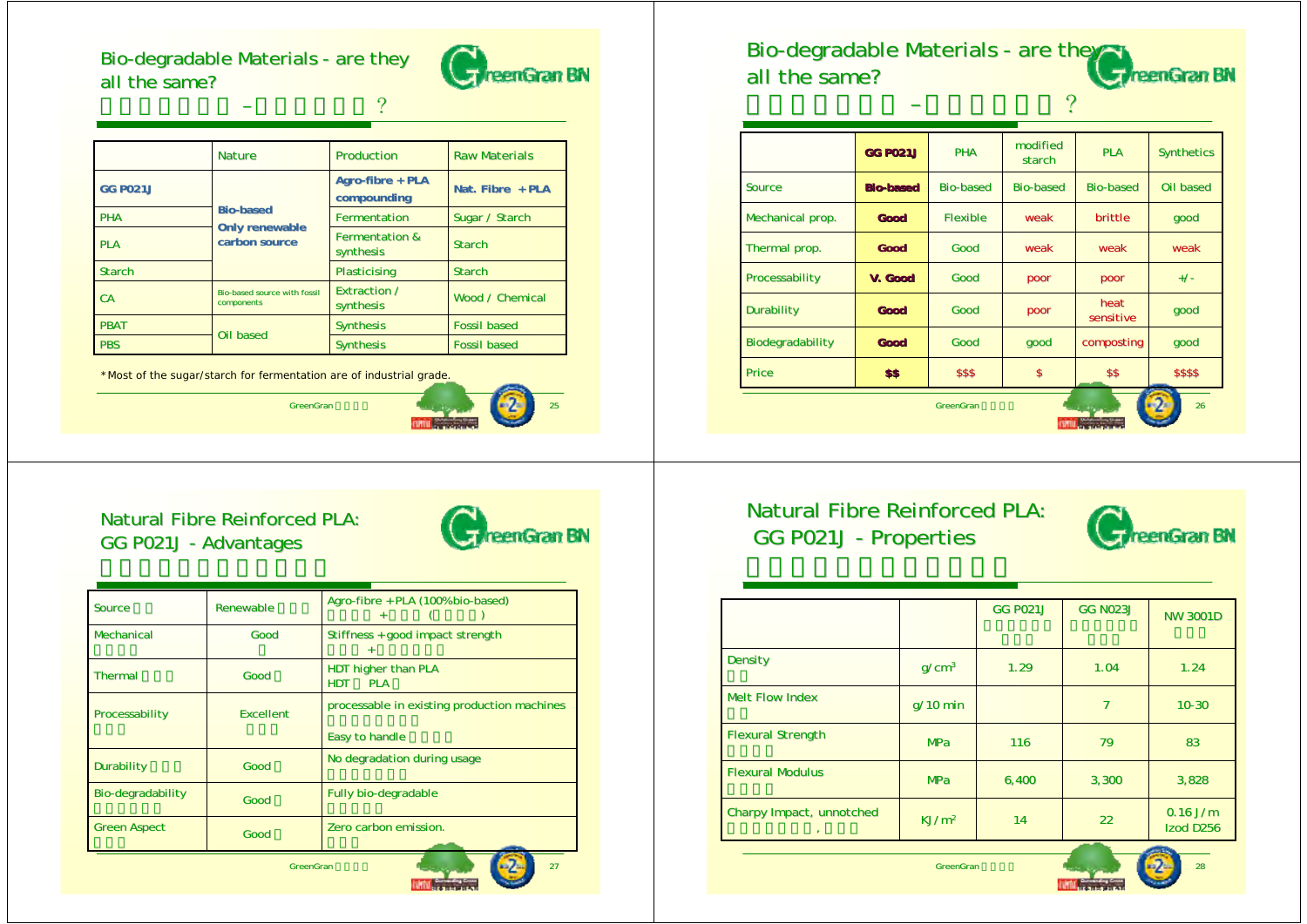